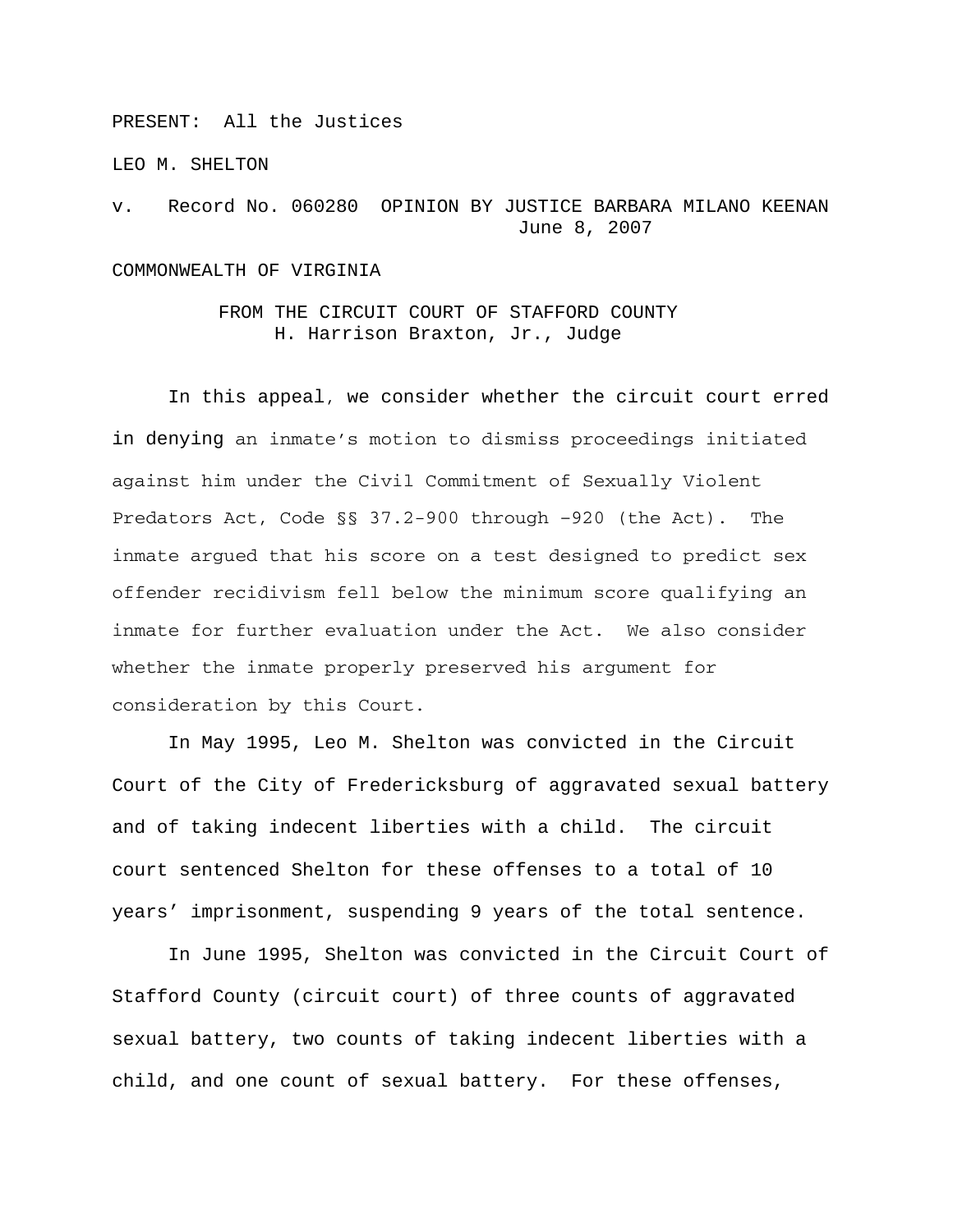Shelton received a total sentence of 29 years' imprisonment, with 17 years of the total sentence suspended.

Before Shelton's scheduled release from incarceration, the Director of the Department of Corrections notified the Department's Commitment Review Committee (CRC) that Shelton qualified for review under the Act because he had been convicted of a sexually violent offense and had received a score of four or higher on the Rapid Risk Assessment for Sexual Offender Recidivism (RRASOR).<sup>1</sup> <u>See</u> former Code § 37.1-70.4(C) (Cum. Supp. 2004). The CRC referred Shelton's case to the Office of the Attorney General.

After reviewing the CRC's assessment, the Attorney General determined that Shelton qualified as a sexually violent predator under the Act. The Attorney General (the Commonwealth) filed a petition in the circuit court requesting that Shelton be civilly committed pursuant to the Act.

<sup>&</sup>lt;u>1</u>  $1$  The Act, originally located in Title 37.1, was recodified effective October 1, 2005 in Code §§ 37.2-900 through -920. Further amendments were made to these provisions in 2006 and 2007. However, neither party contends that the reformatting of these provisions has changed the operative terms and concepts that affect the disposition of this appeal. Before Shelton's scheduled release from prison, the predecessor version of Code § 37.2-903 provided that prisoners incarcerated for a sexually violent offense were to be assessed and evaluated based on the RRASOR, a testing instrument used in predicting sex offender recidivism. Under the then-applicable provision, prisoners who received a score of four or more on the RRASOR were to be referred to the CRC for further assessment. See former Code § 37.1-70.4 and former Code § 37.2-903(C) (Interim Supp. 2005). For convenience of reference, the current Code references are used in the remainder of this opinion.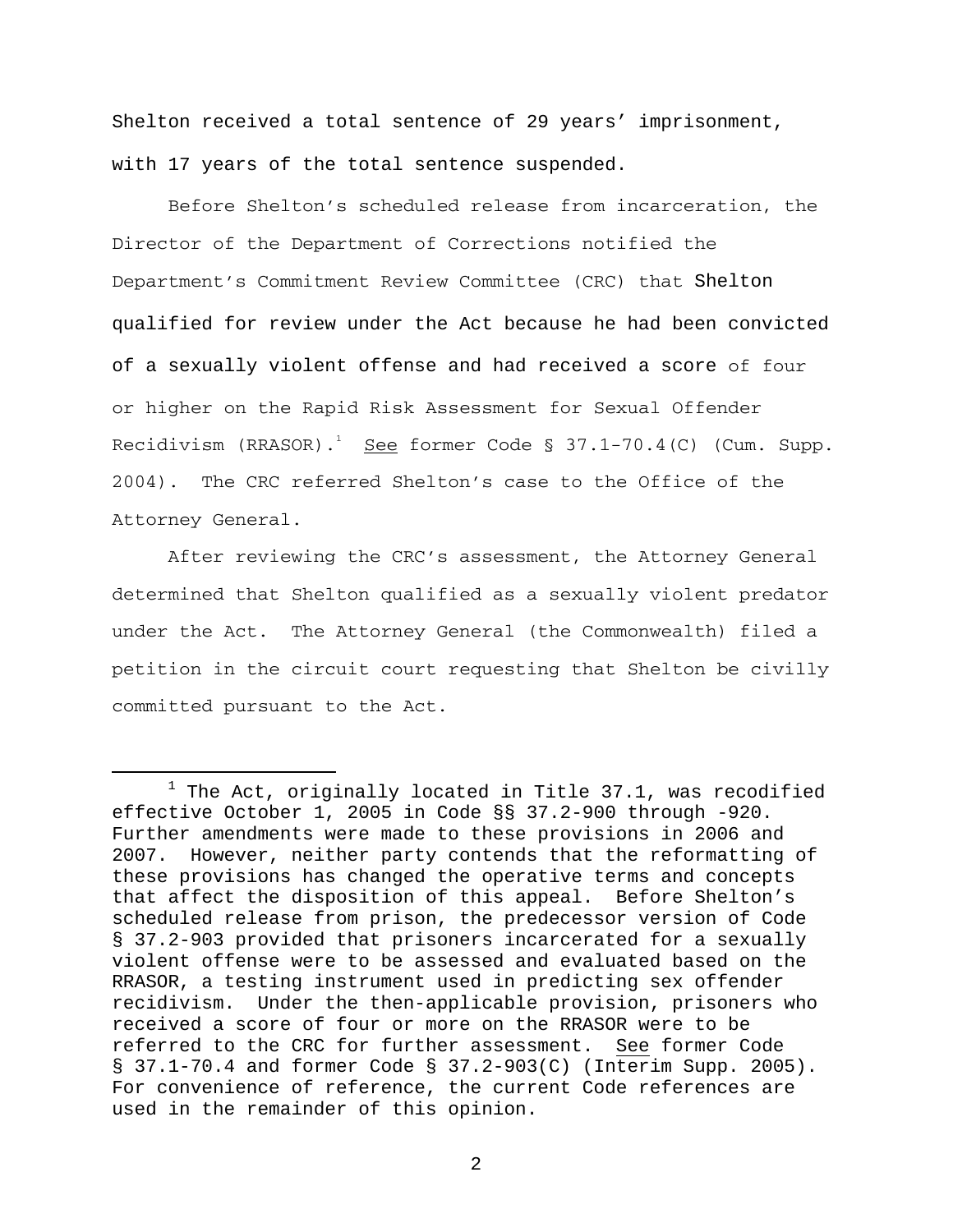At a probable cause hearing in the circuit court, Ronald M. Boggio, Ph.D., a licensed clinical and forensic psychologist, testified on behalf of the Commonwealth. Dr. Boggio stated that the Department of Corrections initially assigned Shelton a score of five on the RRASOR. However, Dr. Boggio determined that this initial scoring contained "some errors," and that Shelton's "actual score" on the RRASOR was two. Shelton raised no objection to the RRASOR score at the probable cause hearing. The circuit court determined that probable cause existed to believe that Shelton was a sexually violent predator as defined in the Act.

 Shelton later filed a written motion in the circuit court to dismiss the proceedings. In his motion and at oral argument on the motion immediately before the trial began, Shelton argued that the Commonwealth's petition should be dismissed because Dr. Boggio's testimony at the probable cause hearing established that Shelton's actual RRASOR score was less than four. Shelton contended that, therefore, he should not have been referred for evaluation under the Act as a sexually violent predator. The circuit court denied Shelton's motion.

 At trial, Dr. Boggio explained that after the probable cause hearing, he again evaluated Shelton's RRASOR score upon learning that Shelton had committed one of his offenses while released from jail on bond. Dr. Boggio stated that based on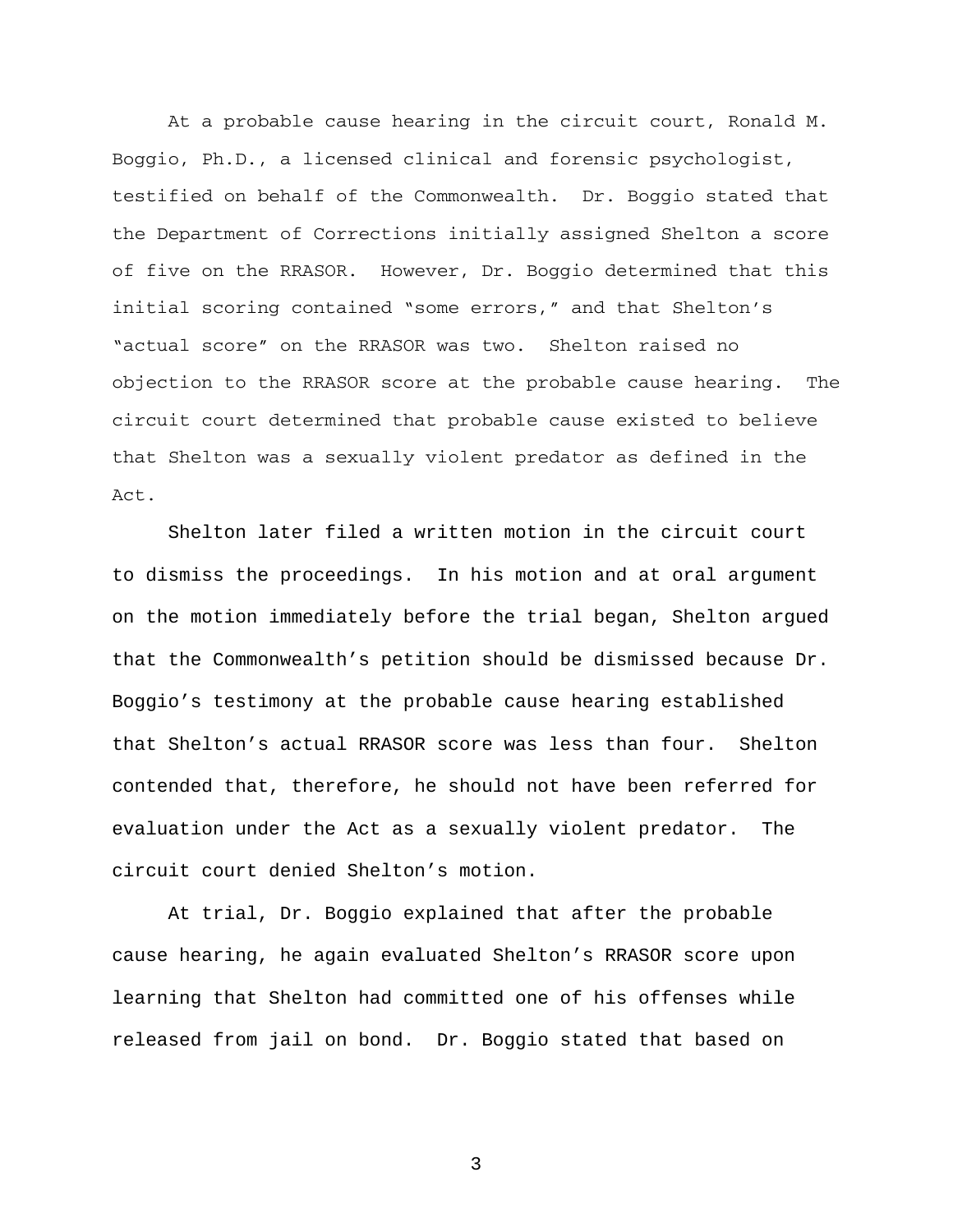this additional information, Shelton should have received a score of three on the RRASOR.

 After hearing further evidence at trial, the circuit court concluded that Shelton is a sexually violent predator under the Act because he had been convicted of sexually violent offenses, had been diagnosed with mental and personality disorders, and has difficulty controlling his predatory behavior. The circuit court later considered the issue of appropriate treatment for Shelton, and determined that Shelton should be committed to the custody of the Department of Mental Health, Mental Retardation and Substance Abuse Services for treatment and confinement.

 Shelton noted his objection to the circuit court's final order by endorsing the order, "SEEN AND OBJECTED TO," and by noting on the order that "[the] trial court erred in denying [the] motion to dismiss for reasons stated in the motion to dismiss." This appeal followed.

 Shelton argues that the circuit court erred in denying his motion to dismiss because the evidence showed that the Department of Corrections assigned him an incorrect score on the RRASOR. According to Shelton, our holding in Miles v. Commonwealth, 272 Va. 302, 634 S.E.2d 330 (2006), is controlling and requires reversal of the circuit court's judgment because Shelton did not receive a correctly computed score of four or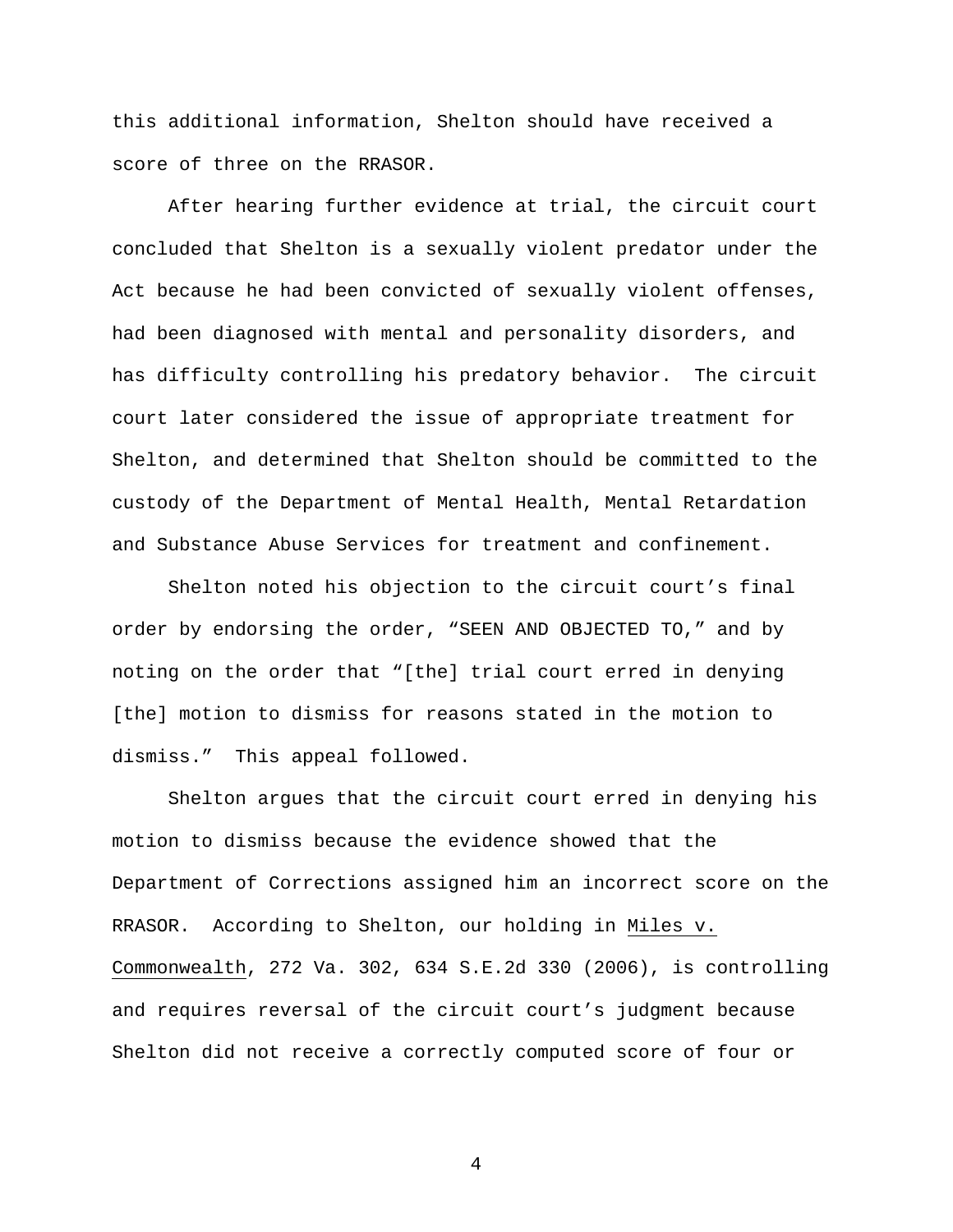more on the RRASOR before the Commonwealth initiated proceedings against him under the Act. $2$ 

 In response, the Commonwealth argues that Shelton did not adequately preserve this issue for appeal. The Commonwealth contends that because Shelton did not renew his argument made in his motion to dismiss at the conclusion of the Commonwealth's evidence or at any other point during the trial, he waived that argument for purposes of appeal. We disagree with the Commonwealth's argument.

The primary purpose of requiring timely and specific objections is to allow the trial court an opportunity to rule intelligently on the issues presented, thereby avoiding unnecessary appeals and reversals. Nusbaum v. Berlin, 273 Va. 385, 402-03, 641 S.E.2d. 494, 503 (2007); Johnson v. Raviotta, 264 Va. 27, 33, 563 S.E.2d 727, 731 (2002); Morgen Indus., Inc. v. Vaughan, 252 Va. 60, 67, 471 S.E.2d 489, 493 (1996); Weidman v. Babcock, 241 Va. 40, 44, 400 S.E.2d 164, 167 (1991). A specific, contemporaneous objection also provides the opposing party an opportunity to address an issue at a time when the course of the proceedings may be altered in response to the problem presented. Nusbaum, 273 Va. at 406, 641 S.E.2d at 505; Johnson, 264 Va. at 33, 563 S.E.2d at 731; Wright v. Norfolk &

 $\overline{\phantom{a}}$  $^2$  Upon rehearing, the Court's opinion in Miles is affirmed by a published order dated this day. Miles v. Commonwealth, 274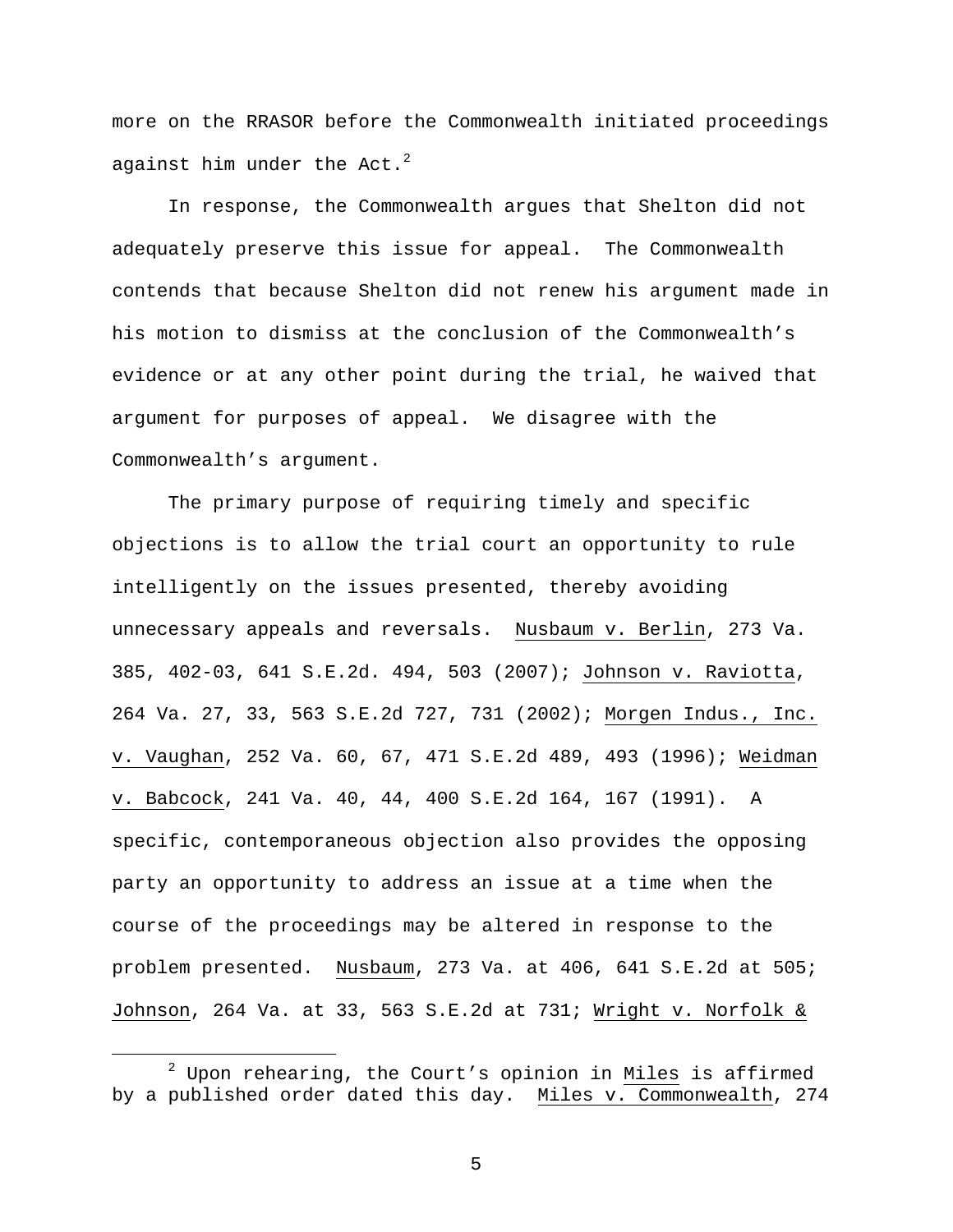W. Ry. Co., 245 Va. 160, 168, 427 S.E.2d 724, 728 (1993); Weidman, 241 Va. at 44, 400 S.E.2d at 167. If a party fails to make a timely objection, the objection is waived for purposes of appeal. Nusbaum, 273 Va. at 406, 641 S.E.2d. at 505; see Juniper v. Commonwealth, 271 Va. 362, 384-88, 626 S.E.2d 383, 398-401, cert. denied, \_\_\_ U.S. \_\_\_, 127 S.Ct. 397 (2006); Johnson, 264 Va. at 33-34, 563 S.E.2d at 731-32.

Code  $\S$  8.01-384(A), which is applicable to the present civil proceeding, provides in relevant part:

No party, after having made an objection or motion known to the court, shall be required to make such objection or motion again in order to preserve his right to appeal, challenge, or move for reconsideration of, a ruling, order, or action of the court . . . . Arguments made at trial via written pleading, memorandum, [or] recital of objections in a final order . . . shall, unless expressly withdrawn or waived, be deemed preserved therein for assertion on appeal.

In accordance with these statutory provisions, we determine whether Shelton has preserved for appeal his objection raised in his motion to dismiss by considering 1) the content and timing of his objection; and 2) whether he waived his objection by failing to restate it during the trial after the Commonwealth presented Dr. Boggio's testimony.

We hold that, when considered together, Shelton's motion to dismiss and his qualified endorsement of the final order constituted a timely and specific objection to the

Va. 1, 645 S.E.2d 924 (2007).

i<br>Li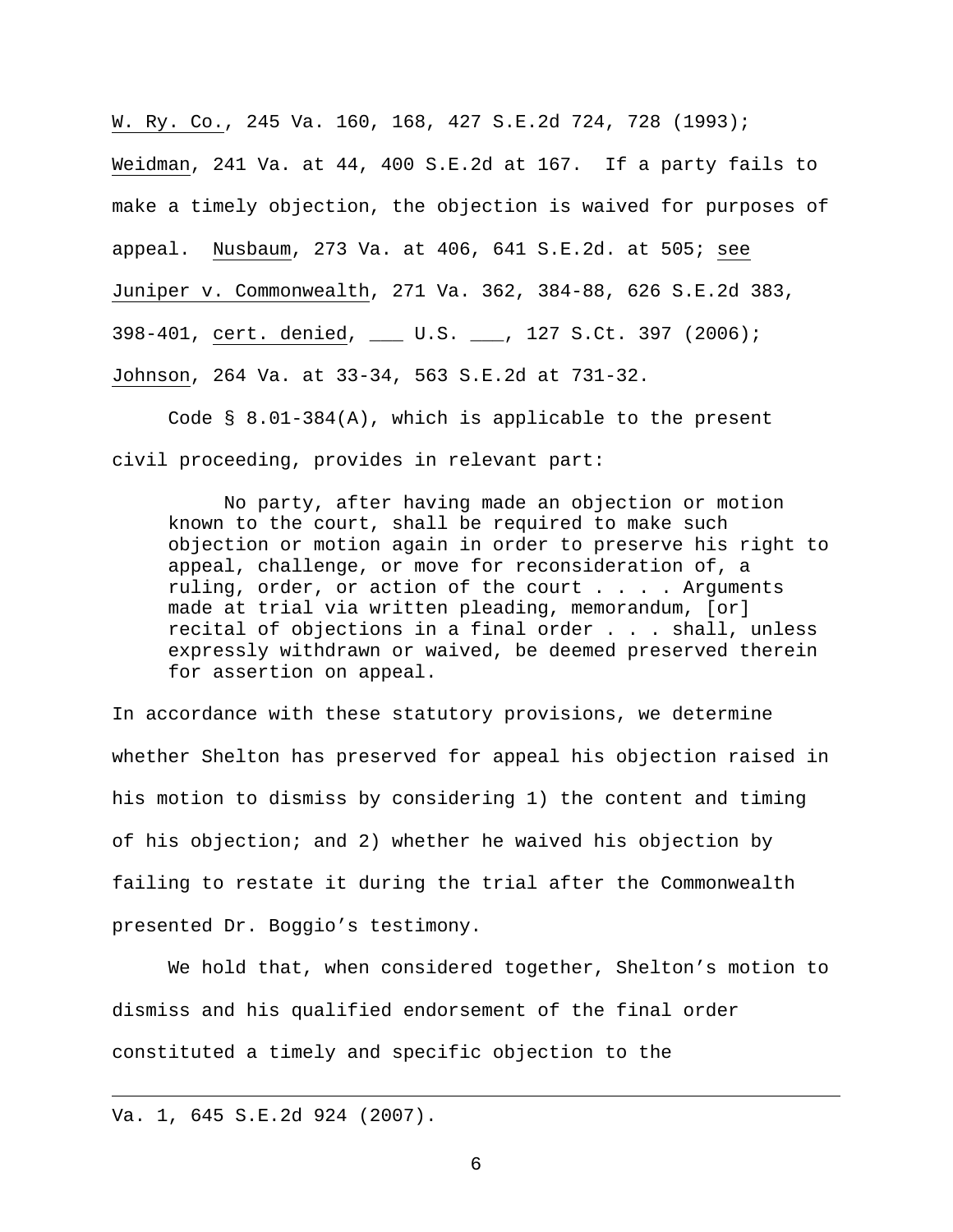Commonwealth's determination that he qualified for evaluation as a sexually violent predator under the Act. Shelton's argument on the motion to dismiss gave the circuit court the opportunity to consider the substance of Shelton's objection and to rule with full knowledge of the reasons underlying his objection. At the time the circuit court rendered its final decision, as reflected in Shelton's endorsement of the final order, the court again was apprised that Shelton maintained his objection to the court's ruling on the motion to dismiss.

In our decisions in several cases, we have rejected arguments asserting a procedural bar under analogous circumstances. Applying Code  $\S$  8.01-384(A), we have held that a party's objection to an error is preserved and is not waived when that party notes an objection to a final order after making an earlier objection or written motion permitting the court a timely opportunity to rule on the argument raised. See Chawla v. BurgerBusters, Inc., 255 Va. 616, 621-23, 499 S.E.2d 829, 832-33 (1998)(error preserved by plaintiff's written motion and supporting oral argument when objection noted on circuit court's final order); Stuarts Draft Shopping Ctr., L.P. v. S-D Assocs., 251 Va. 483, 489, 468 S.E.2d 885, 889 (1996)(error preserved when plaintiff stated objections in letter to court before trial and in pretrial motion for summary judgment); Luckett v. Jennings, 246 Va. 303, 306, 435 S.E.2d 400, 401 (1993)(error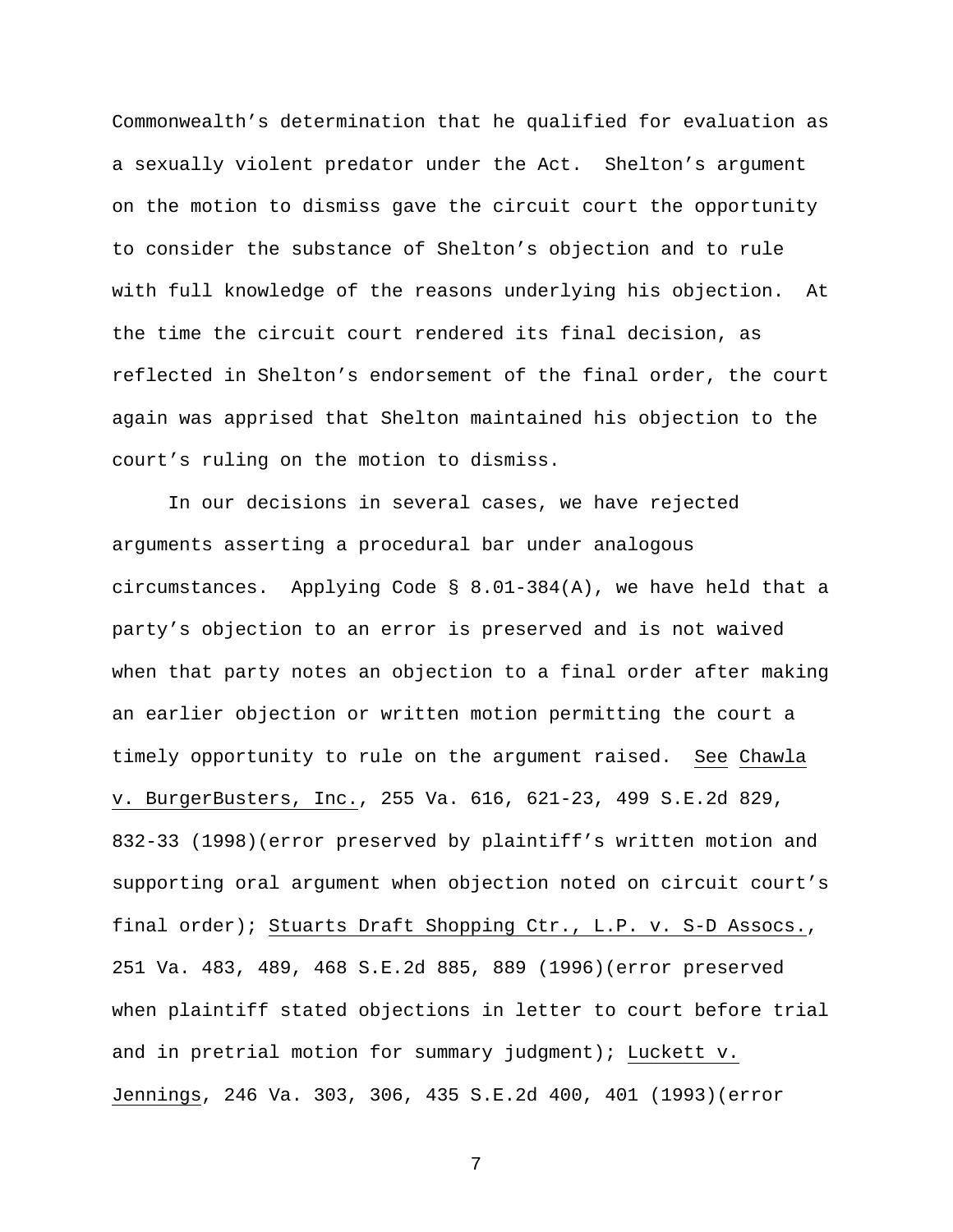preserved when party in hearing on demurrer made argument based on memorandum previously filed and later noted objection on circuit court's final order); Weidman, 241 Va. at 44, 400 S.E.2d at 167 (error preserved when plaintiff filed motion to dismiss and motion for reconsideration and made notation on circuit court's final order "SEEN: and *all* exceptions noted") (emphasis in original); see also McMinn v. Rounds, 267 Va. 277, 280-81, 591 S.E.2d 694, 697 (2004); Majorana v. Crown Central Petroleum Corp., 260 Va. 521, 525 n.1, 539 S.E.2d 426, 428 n.1 (2000).

Here, as in the cases cited above, Shelton did not waive his previously stated objection to the circuit court's ruling. In order for a waiver to occur within the meaning of Code § 8.01-384(A), the record must affirmatively show that the party who has asserted an objection has abandoned the objection or has demonstrated by his conduct the intent to abandon that objection. See King v. Commonwealth, 264 Va. 576, 581, 570 S.E.2d 863, 865-66 (2002); Chawla, 255 Va. at 623, 499 S.E.2d at 833.

Contrary to the Commonwealth's contention, Shelton did not stipulate that his original RRASOR score of five was correct. Instead, he merely stipulated that when the Department of Corrections initially "scored" the RRASOR, he "was given a five." Also, Shelton did not abandon his objection, or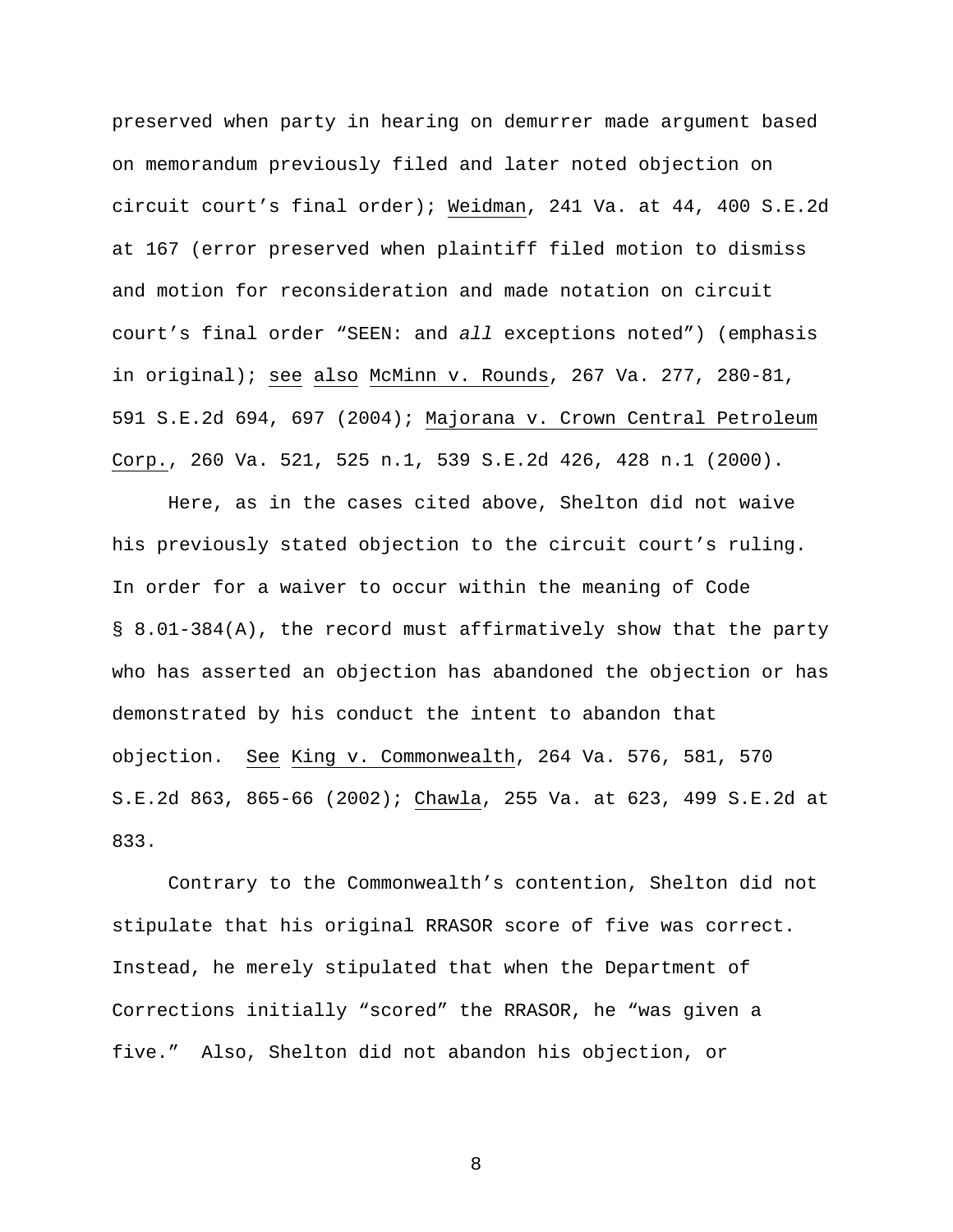demonstrate the intent to abandon that objection, by failing to restate it during trial.

Throughout the proceedings, the circuit court was aware that Shelton's objection was based on the testimony of Dr. Boggio that Shelton's RRASOR score fell below the minimum score required by Code § 37.2-903(C). In his trial testimony, Dr. Boggio confirmed his earlier assessment that Shelton's RRASOR score was below the minimum statutory score authorizing referral of an inmate for evaluation as a sexually violent predator. Moreover, no other witness contradicted Dr. Boggio's testimony that Shelton's RRASOR score was below the minimum score stated in the statute. Thus, the evidence at Shelton's trial did not affect the merit of his earlier argument or result in an effective abandonment of his claim. Accordingly, we hold that Shelton adequately preserved his right to raise this issue on appeal. See Code § 8.01-384(A).

We therefore consider Shelton's argument that the circuit court erred in denying his motion to dismiss. We agree with Shelton that the resolution of this issue is controlled by our decision in Miles. There, we considered the same version of Code § 37.2-903(C) that was in effect when the Commonwealth filed the present petition against Shelton. At that time, Code § 37.2-903(C) provided in relevant part: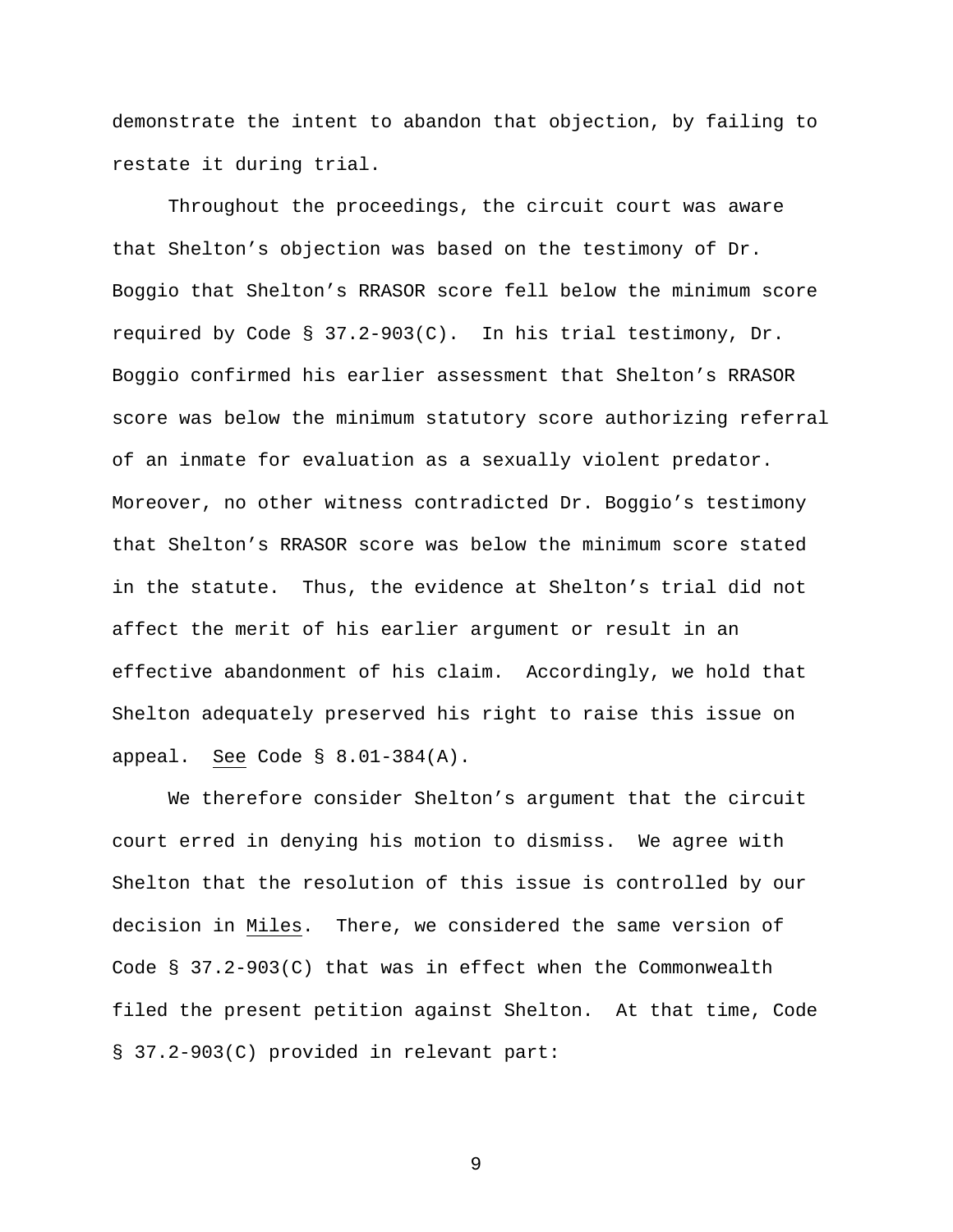[T]he Director shall review the database and identify all such prisoners who are scheduled for release from prison within 10 months from the date of such review who receive a score of four or more on the Rapid Risk Assessment for Sexual Offender Recidivism or a like score on a comparable, scientifically validated instrument designed by the Commissioner. Upon the identification of such prisoners, the Director shall forward their names, their scheduled dates of release, and copies of their files to the CRC for assessment.

We held that the statute required that "an inmate evaluated under the RRASOR receive a correctly computed score of four as a condition precedent before the Commonwealth may initiate proceedings to have the inmate declared a sexually violent predator under the Act." Miles, 272 Va. at 308-09, 634 S.E.2d at 334. We based our holding on our strict construction of the statutory language, as mandated by the rule of lenity that we have applied to the Act's provisions. Id. at 307, 634 S.E.2d at 333; see Townes v. Commonwealth, 269 Va. 234, 240, 609 S.E.2d 1, 4 (2005).

In articulating our decision, we specifically rejected the Commonwealth's argument that an inmate's RRASOR score is a mere procedural screening device, rather than a statutory requirement for further proceedings under the Act. We held that because the applicable version of the statute was wholly silent regarding the Commonwealth's authority to initiate proceedings under the Act against inmates who received a correctly computed RRASOR score of less than four, we were not permitted construe the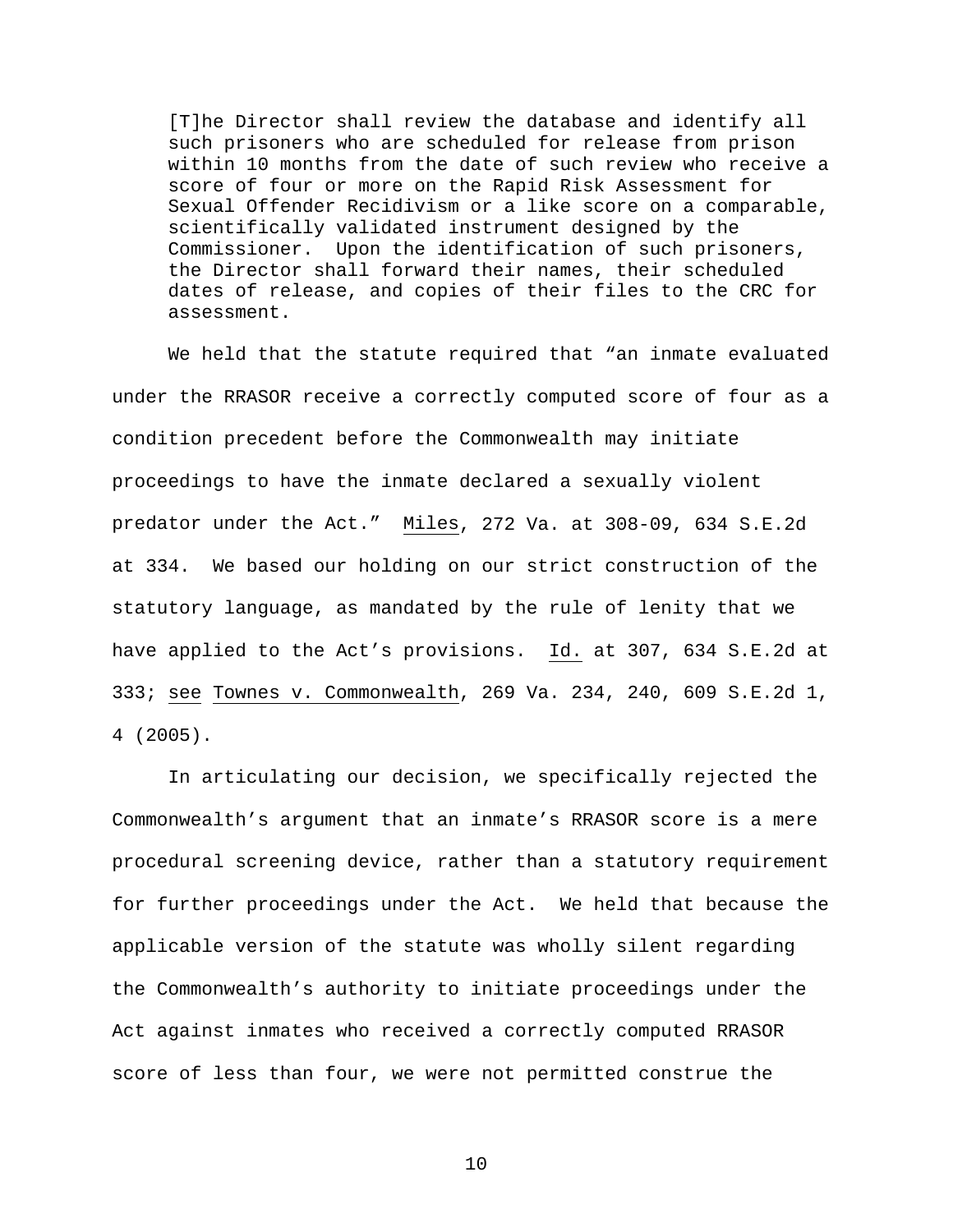statute to imply such authority. $^3$  Id. at 307-08, 634 S.E.2d at 334.

Based on our decision in Miles, we hold that the circuit court erred in denying Shelton's motion to dismiss. The version of Code § 37.2-903(C) in effect when the present petition was filed did not authorize the Commonwealth to proceed further under the Act because the undisputed evidence showed that Shelton's correctly computed RRASOR score was lower than the minimum score required by the statute. $4$ 

For these reasons, we will reverse the circuit court's judgment and dismiss the Commonwealth's petition with prejudice. Reversed and dismissed.

JUSTICE KINSER, with whom JUSTICE LEMONS joins, concurring.

 For the reasons stated in my concurring opinion in Miles v. Commonwealth, 274 Va. 1, 1-2, 645 S.E.2d 924, 924-25 (2007) (this day decided), I respectfully concur in only the result reached by the majority. Once again, the Commonwealth's own

 $\overline{\phantom{a}}$  3  $3$  Several amendments have been made to the Act, effective July 1, 2007. Among those amendments is the addition of Code § 37.2-905.1, which states that the provisions of Code § 37.2- 903 are procedural, not jurisdictional, and that "[a]bsent a showing of failure to follow [the provisions of § 37.2-903] as a result of gross negligence or willful misconduct, it shall be presumed that there has been substantial compliance with these provisions." See 2007 Acts ch. 876.

<sup>&</sup>lt;sup>4</sup> Based on our holding, we do not reach Shelton's remaining assignments of error.